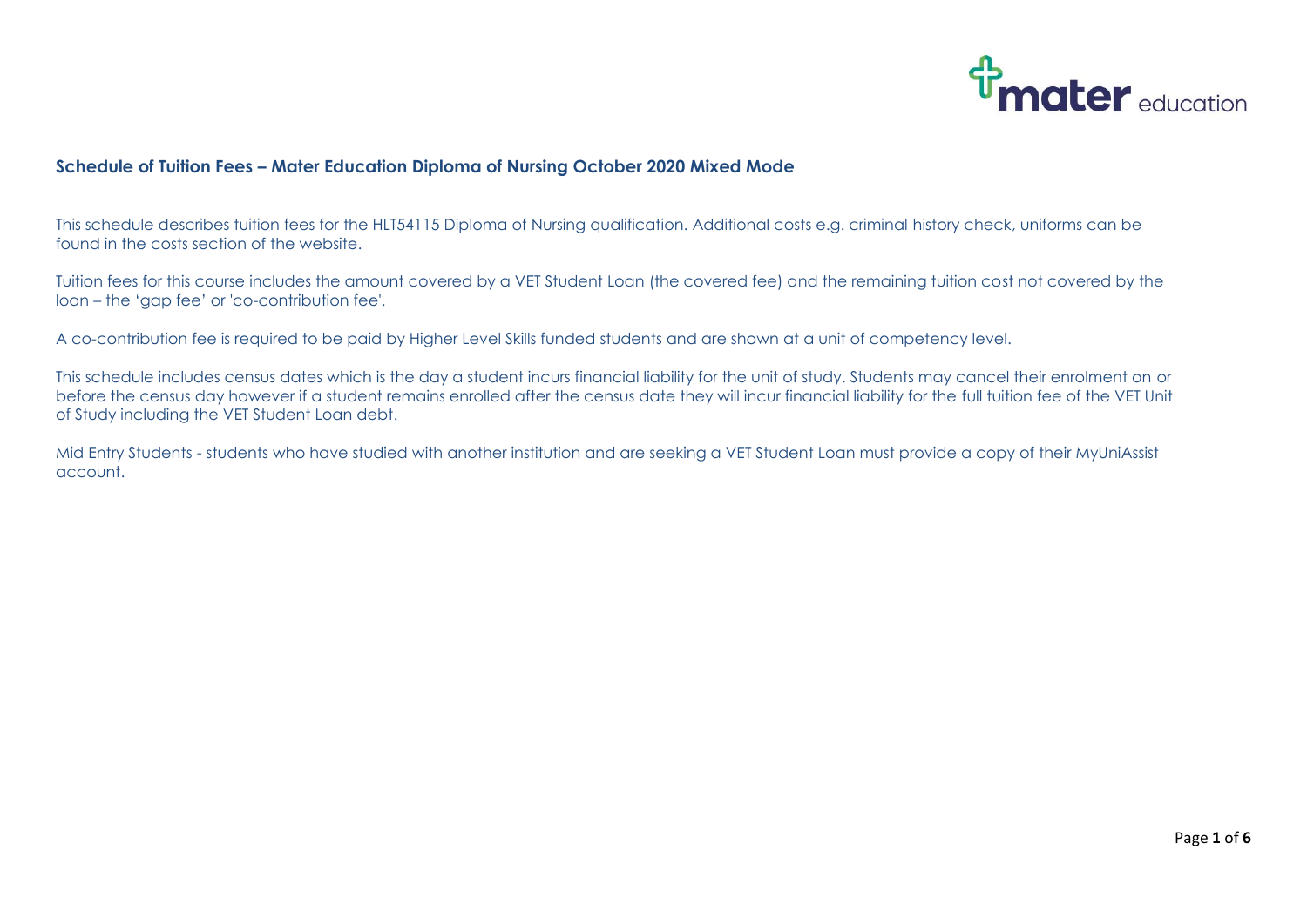

## **Delivery Location: Brisbane - Mixed Mode**

**Delivery Mode:** On-site and Off-site **Program Duration**: 18 months (October 2020 - April 2022) **Cohort:** Full time B2020D - Students who commence study in October 2020 **Full cost of course** \$23,500 **Full cost of course Higher Level Skills Non concessional subsidy** \$14,960 **Full cost of course Higher Level Skills Concessional subsidy** \$13,130

| Semester 1                                 |                                     |              |                   |                              |                 |                       |                                                 |                                       |                            |  |
|--------------------------------------------|-------------------------------------|--------------|-------------------|------------------------------|-----------------|-----------------------|-------------------------------------------------|---------------------------------------|----------------------------|--|
| <b>VET Unit of</b><br><b>Study</b><br>Code | <b>Unit of Study</b><br><b>Name</b> | <b>EFTSL</b> | <b>Start Date</b> | <b>Census</b><br><b>Date</b> | <b>End Date</b> | <b>Tuition</b><br>Fee | <b>Maximum</b><br>VET<br><b>Student</b><br>Loan | <b>Student</b><br><b>Contribution</b> | <b>Payment Type</b>        |  |
| <b>FTM20DS1</b>                            | Semester 1                          | 0.5          | 30/09/2020        | 5/11/2020                    | 2/04/2021       | \$9,400.00            | \$6,317.20                                      | \$3,082.80                            | <b>Full fee</b>            |  |
| FTM20DSS1                                  | Semester 1                          | 0.5          | 30/09/2020        | 5/11/2020                    | 2/04/2021       | \$5,984.00            | \$5,644.00                                      | \$340.00                              | <b>Non</b><br>concessional |  |
| FTM20DCS1                                  | Semester 1                          | 0.5          | 30/09/2020        | 5/11/2020                    | 2/04/2021       | \$5,252.00            | \$4,962.00                                      | \$290.00                              | Concessional               |  |

| <b>Semester 2</b>                          |                                     |              |                   |                              |                 |                       |                                                 |                                       |                            |  |
|--------------------------------------------|-------------------------------------|--------------|-------------------|------------------------------|-----------------|-----------------------|-------------------------------------------------|---------------------------------------|----------------------------|--|
| <b>VET Unit of</b><br><b>Study</b><br>Code | <b>Unit of Study</b><br><b>Name</b> | <b>EFTSL</b> | <b>Start Date</b> | <b>Census</b><br><b>Date</b> | <b>End Date</b> | <b>Tuition</b><br>Fee | <b>Maximum</b><br>VET<br><b>Student</b><br>Loan | <b>Student</b><br><b>Contribution</b> | <b>Payment Type</b>        |  |
| FTM20DS2                                   | Semester 2                          | 0.5          | 14/04/2021        | 17/05/2021                   | 19/09/2021      | \$5,640.00            | \$3,790.32                                      | \$1,849.68                            | <b>Full fee</b>            |  |
| FTM20DSS2                                  | Semester 2                          | 0.5          | 14/04/2021        | 17/05/2021                   | 19/09/2021      | \$3,590.40            | \$3,386.40                                      | \$204.00                              | <b>Non</b><br>concessional |  |
| FTM20DCS2                                  | Semester 2                          | 0.5          | 14/04/2021        | 17/05/2021                   | 19/09/2021      | \$3,151.20            | \$2,977.20                                      | \$174.00                              | Concessional               |  |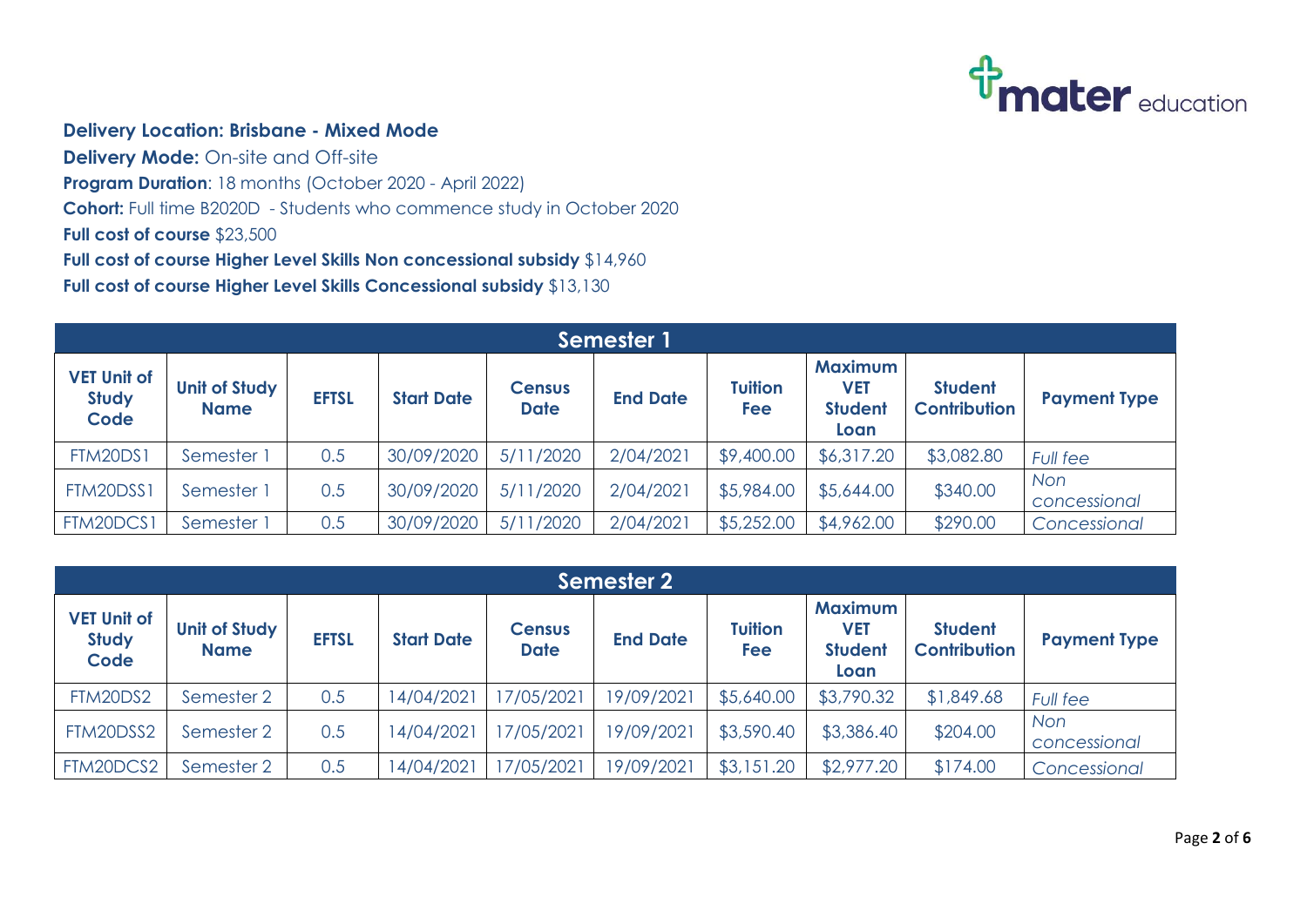

|                                            | Semester 3                             |              |                   |                              |                 |                       |                                                        |                                       |                     |  |  |  |
|--------------------------------------------|----------------------------------------|--------------|-------------------|------------------------------|-----------------|-----------------------|--------------------------------------------------------|---------------------------------------|---------------------|--|--|--|
| <b>VET Unit of</b><br><b>Study</b><br>Code | Unit of<br><b>Study</b><br><b>Name</b> | <b>EFTSL</b> | <b>Start Date</b> | <b>Census</b><br><b>Date</b> | <b>End Date</b> | <b>Tuition</b><br>Fee | <b>Maximum</b><br><b>VET</b><br><b>Student</b><br>Loan | <b>Student</b><br><b>Contribution</b> | <b>Payment Type</b> |  |  |  |
| FTM20DS3                                   | Semester 3                             | 0.5          | 29/09/2021        | 8/11/2021                    | 10/04/2022      | \$8,460.00            | \$5,685.48                                             | \$2,774.52                            | <b>Full fee</b>     |  |  |  |
| FTM20DSS3                                  | Semester 3                             | 0.5          | 29/09/2021        | 8/11/2021                    | 10/04/2022      | \$5,385.60            | \$5,079.60                                             | \$306.00                              | Non concessional    |  |  |  |
| FTM20DCS3                                  | Semester 3                             | 0.5          | 29/09/2021        | 8/11/2021                    | 10/04/2022      | \$4,726.80            | \$4,465.80                                             | \$261.00                              | Concessional        |  |  |  |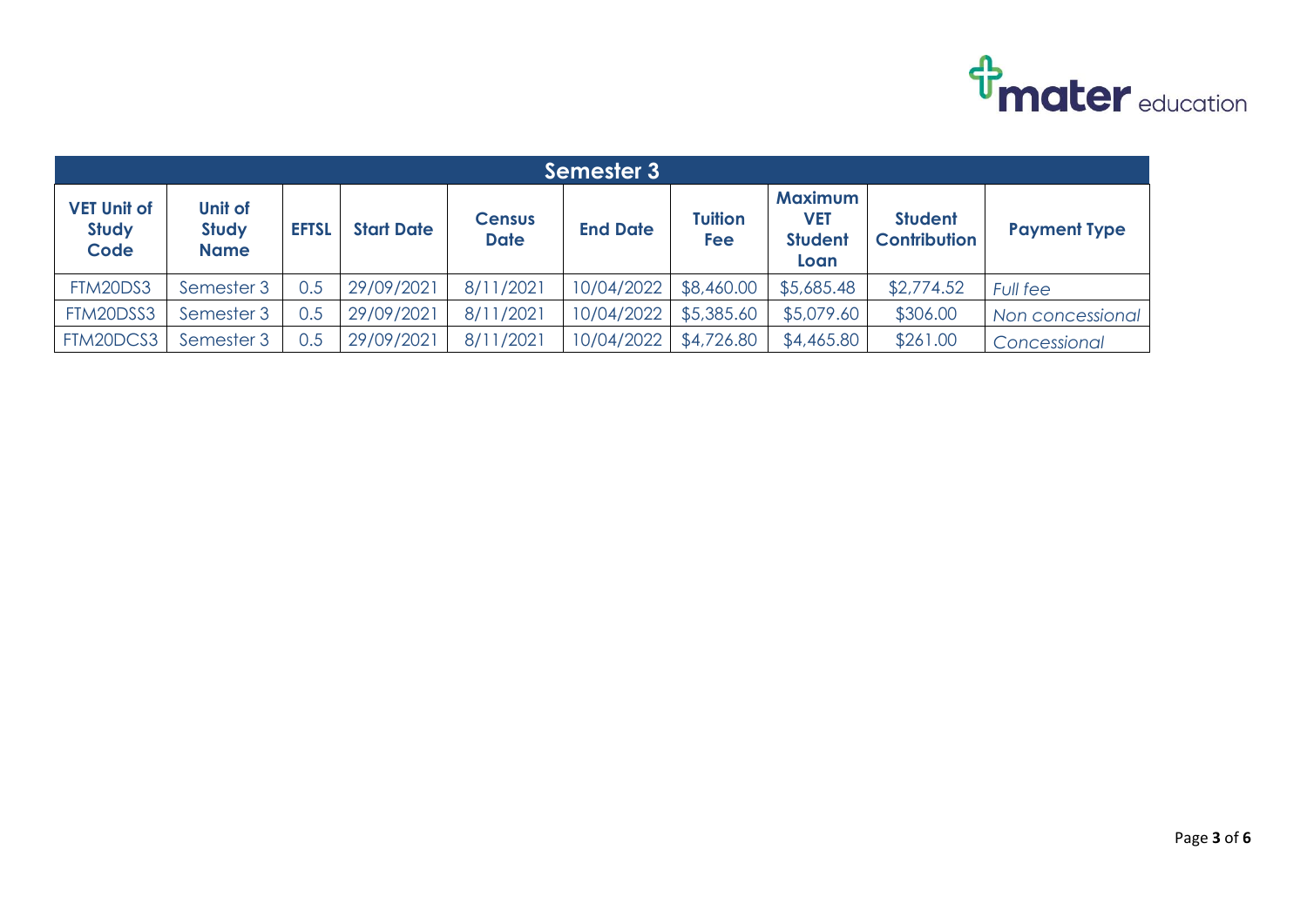

|                  | Semester 1 - Co-contribution Fees per Unit (including RPL)                          |                 |                    |          |                                                    |                 |                |         |  |  |  |  |  |
|------------------|-------------------------------------------------------------------------------------|-----------------|--------------------|----------|----------------------------------------------------|-----------------|----------------|---------|--|--|--|--|--|
|                  |                                                                                     |                 | Full cost per unit |          | Upfront payment required (gap/co-<br>contribution) |                 |                |         |  |  |  |  |  |
| <b>Unit Code</b> | <b>Unit Name</b>                                                                    | <b>Full fee</b> | <b>Non-Con</b>     | Con      | <b>Semester</b>                                    | <b>Full fee</b> | <b>Non-Con</b> | Con     |  |  |  |  |  |
|                  | Comply with<br>infection<br>prevention and<br>control policies<br>and               |                 |                    |          |                                                    |                 |                |         |  |  |  |  |  |
| HLTINF001        | procedures                                                                          | \$940.00        | \$598.40           | \$525.20 | Semester 1                                         | \$308.16        | \$34.00        | \$29.00 |  |  |  |  |  |
|                  | Follow safe<br>work practices<br>for direct client                                  |                 |                    |          |                                                    |                 |                |         |  |  |  |  |  |
| HLTWHS002        | care<br>Work with                                                                   | \$940.00        | \$598.40           | \$525.20 | Semester 1                                         | \$308.16        | \$34.00        | \$29.00 |  |  |  |  |  |
| CHCDIV001        | diverse people                                                                      | \$940.00        | \$598.40           | \$525.20 | Semester 1                                         | \$308.16        | \$34.00        | \$29.00 |  |  |  |  |  |
| CHCDIV002        | Promote<br>Aboriginal<br>and/or Torres<br><b>Strait Islander</b><br>cultural safety | \$940.00        | \$598.40           | \$525.20 | Semester 1                                         | \$308.16        | \$34.00        | \$29.00 |  |  |  |  |  |
| HLTAAP002        | Confirm<br>physical health<br>status                                                | \$940.00        | \$598.40           | \$525.20 | Semester 1                                         | \$308.16        | \$34.00        | \$29.00 |  |  |  |  |  |
| HLTENN002        | Apply<br>communication<br>skills in nursing<br>practice                             | \$940.00        | \$598.40           | \$525.20 | Semester 1                                         | \$308.16        | \$34.00        | \$29.00 |  |  |  |  |  |
| HLTENN003        | Perform clinical<br>assessment and<br>contribute to<br>planning<br>nursing care     | \$940.00        | \$598.40           | \$525.20 | Semester 1                                         | \$308.16        | \$34.00        | \$29.00 |  |  |  |  |  |
| CHCPRP003        | Reflect on and<br>improve own<br>professional<br>practice                           | \$940.00        | \$598.40           | \$525.20 | Semester 1                                         | \$308.16        | \$34.00        | \$29.00 |  |  |  |  |  |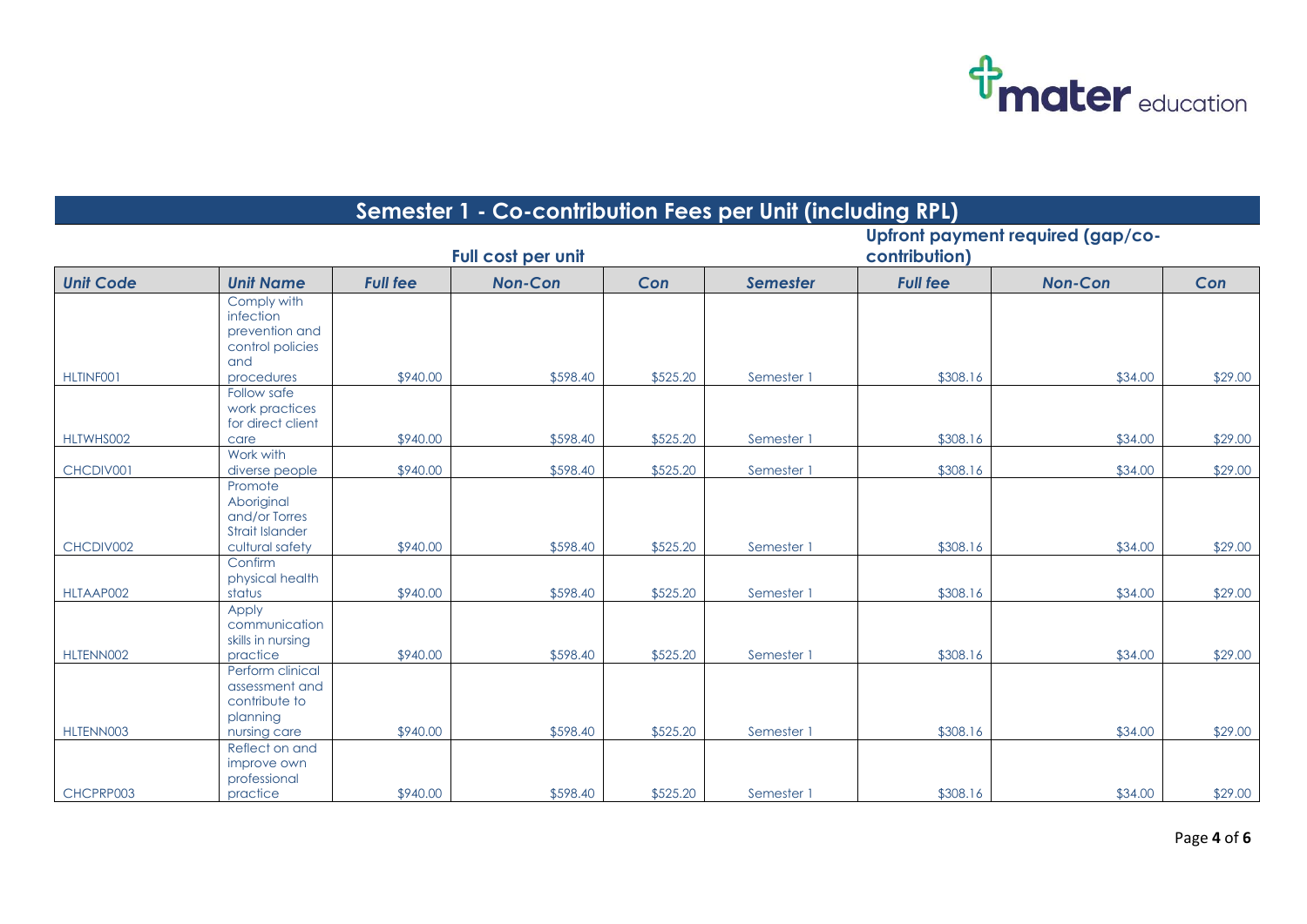

|           |                  |          |          |          |            |          |         | CUUCULIUI |
|-----------|------------------|----------|----------|----------|------------|----------|---------|-----------|
|           | Practice nursing |          |          |          |            |          |         |           |
|           | within the       |          |          |          |            |          |         |           |
|           | Australian       |          |          |          |            |          |         |           |
|           | heath care       |          |          |          |            |          |         |           |
| HLTENN001 | system           | \$940.00 | \$598.40 | \$525.20 | Semester 1 | \$308.16 | \$34.00 | \$29.00   |
|           | Implement and    |          |          |          |            |          |         |           |
|           | monitor care of  |          |          |          |            |          |         |           |
|           | the older        |          |          |          |            |          |         |           |
|           |                  |          |          |          |            |          |         |           |
| HLTENN013 | person           | \$940.00 | \$598.40 | \$525.20 | Semester 1 | \$308.16 | \$34.00 | \$29.00   |
|           | Administer and   |          |          |          |            |          |         |           |
|           | monitor          |          |          |          |            |          |         |           |
|           | medicines and    |          |          |          |            |          |         |           |
|           | intravenous      |          |          |          |            |          |         |           |
| HLTENN007 | therapy          | \$940.00 | \$598.40 | \$525.20 | Semester 2 | \$308.16 | \$34.00 | \$29.00   |
|           | Apply legal      |          |          |          |            |          |         |           |
|           | and ethical      |          |          |          |            |          |         |           |
|           | parameters to    |          |          |          |            |          |         |           |
|           | nursing          |          |          |          |            |          |         |           |
| HLTENN008 | practice         | \$940.00 | \$598.40 | \$525.20 | Semester 2 | \$308.16 | \$34.00 | \$29.00   |
|           | Analyse and      |          |          |          |            |          |         |           |
|           | respond to       |          |          |          |            |          |         |           |
|           | client health    |          |          |          |            |          |         |           |
| HLTAAP003 | information      | \$940.00 | \$598.40 | \$525.20 | Semester 2 | \$308.16 | \$34.00 | \$29.00   |
|           | Implement,       |          |          |          |            |          |         |           |
|           | monitor and      |          |          |          |            |          |         |           |
|           | evaluate         |          |          |          |            |          |         |           |
|           | nursing care     |          |          |          |            |          |         |           |
| HLTENN004 | plans            | \$940.00 | \$598.40 | \$525.20 | Semester 2 | \$308.16 | \$34.00 | \$29.00   |
|           | Implement and    |          |          |          |            |          |         |           |
|           | monitor care     |          |          |          |            |          |         |           |
|           |                  |          |          |          |            |          |         |           |
|           | for a person     |          |          |          |            |          |         |           |
|           | with acute       |          |          |          |            |          |         |           |
|           | health           |          |          |          |            |          |         |           |
| HLTENN011 | problems         | \$940.00 | \$598.40 | \$525.20 | Semester 2 | \$308.16 | \$34.00 | \$29.00   |
|           | Implement and    |          |          |          |            |          |         |           |
|           | monitor care     |          |          |          |            |          |         |           |
|           | for a person     |          |          |          |            |          |         |           |
|           | with chronic     |          |          |          |            |          |         |           |
|           | health           |          |          |          |            |          |         |           |
| HLTENN012 | problems         | \$940.00 | \$598.40 | \$525.20 | Semester 2 | \$308.16 | \$34.00 | \$29.00   |
|           | Research and     |          |          |          |            |          |         |           |
|           | apply evidence   |          |          |          |            |          |         |           |
| CHCPOL003 | to practice      | \$940.00 | \$598.40 | \$525.20 | Semester 3 | \$308.16 | \$34.00 | \$29.00   |
|           | Contribute to    |          |          |          |            |          |         |           |
|           | nursing care of  |          |          |          |            |          |         |           |
| HLTENN005 | a person with    | \$940.00 | \$598.40 | \$525.20 | Semester 3 | \$308.16 | \$34.00 | \$29.00   |
|           |                  |          |          |          |            |          |         |           |